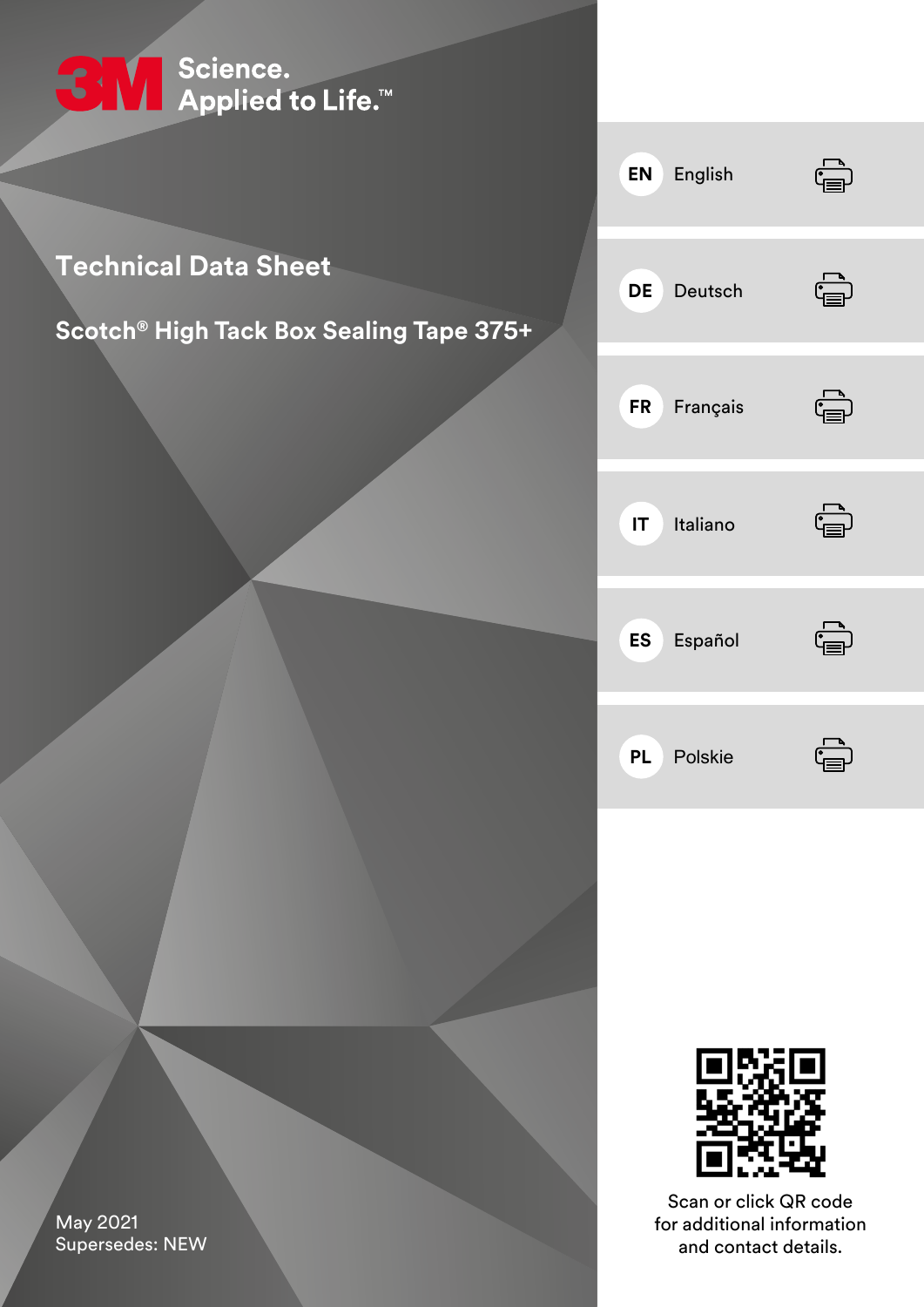<span id="page-1-0"></span>

# **Scotch® High Tack Box Sealing Tape 375+**



#### **Product Description**

Scotch® High Tack Box Sealing Tape 375+ is an industrial packaging tape used for box sealing, splicing, recouperage and other packaging applications. This product has a conformable backing and a consistent pressure sensitive, high performance, hot melt synthetic rubber adhesive system. This product is solvent free and made with a 10% bio-based adhesive.



#### **Product Features**

- Coated with a 10% bio-based adhesive.
- Solvent free.
- Edge tear and split resistance.
- Good adhesion to troublesome fiberboards
- Adheres instantly to a variety of surfaces
- Adheres well to recycled corrugate.



#### **Typical Physical Properties**

| <b>Property</b>             | Values                                   | Method     |
|-----------------------------|------------------------------------------|------------|
| Color                       | Clear                                    |            |
| <b>Total Tape Thickness</b> | $0.079$ mm                               | ASTM D3652 |
| Backing                     | <b>BOPP</b>                              |            |
| Adhesive                    | Pressure sensitive hot melt rubber-resin |            |



#### **Typical Performance Characteristics**

| <b>Property</b>            | Values      | Method     | <b>Substrate</b>       |
|----------------------------|-------------|------------|------------------------|
| Peel Adhesion              | $6.7$ N/cm  | ASTM D3330 | <b>Stainless Steel</b> |
| <b>Tensile Strength</b>    | $80.6$ N/cm | ASTM D3759 |                        |
| <b>Elongation at Break</b> | 119 %       | ASTM D3759 |                        |

**Technical Information Note:** The following technical information and data should be considered representative or typical only and should not be used for specification purposes.

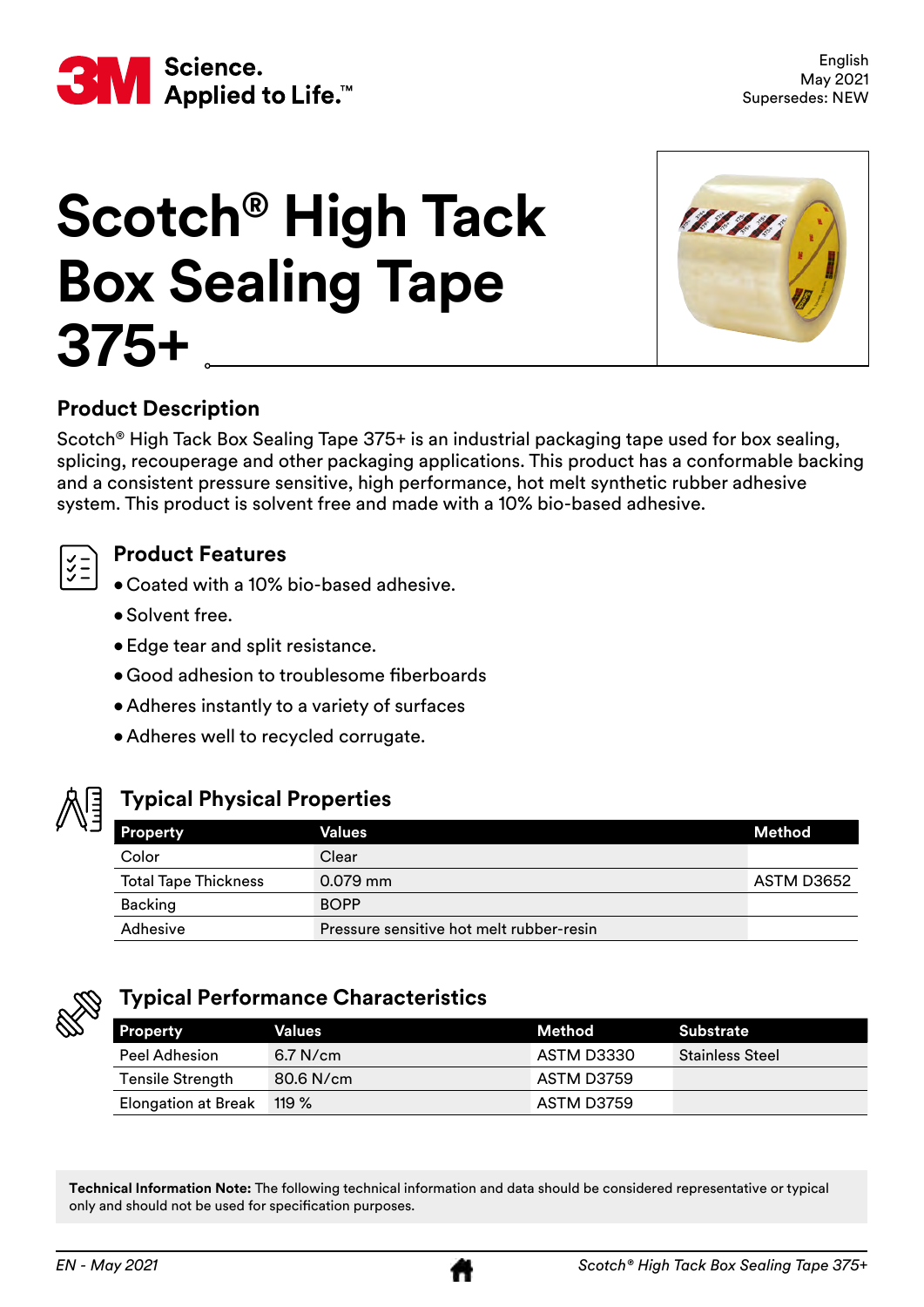#### **Handling/Application Information - Application Ideas**



There is an extensive line of application equipment including handheld manual dispensers, semi-automatic and fully automatic equipment is available. Application of Scotch® High Tack Box Sealing Tape 375+ is most easily accomplished at room temperature. At colder temperatures, approaching 0°C, the adhesive becomes more firm. Once applied Scotch® High Tack Box Sealing Tape 375+ performs well throughout the normal temperature ranges typically encountered by packaged products in shipping and storage environments.



#### **Storage and Shelf Life**

Store in a clean, dry place. Temperature of 4°C to 26°C and 40 to 50% relative humidity in the original carton. To obtain best performance, use this product within 18 months from date of manufacture.

**For additional information:** To request additional product information or to arrange for sales assistance, please click or scan the QR code below.

**Important notice:** All statements, technical information and recommendations contained in this document are based upon tests or experience that 3M believes are reliable. However, many factors beyond 3M's control can affect the use and performance of a 3M product in an application, including the conditions under which the product is used and the time and environmental conditions in which the product is expected to perform. Since these factors are uniquely within the user's knowledge and control, it is essential that the user evaluate the 3M product to determine whether it is fit for a particular purpose and suitable for the user's method or application. All questions of liability relating to this product are governed by the terms of the sale subject, where applicable, to the prevailing law.

Values presented have been determined by standard test methods and are average values not to be used for specification purposes. Our recommendations on the use of our products are based on tests believed to be reliable but we would ask that you conduct your own tests to determine their suitability for your applications. This is because 3M cannot accept any responsibility or liability direct or consequential for loss or damage caused as a result of our recommendations.



Scan or click QR code for additional information and contact details.

Scotch is a registered trademarks of 3M Company. 3M is a trademark of 3M Company. © 3M 2021. All Rights reserved.

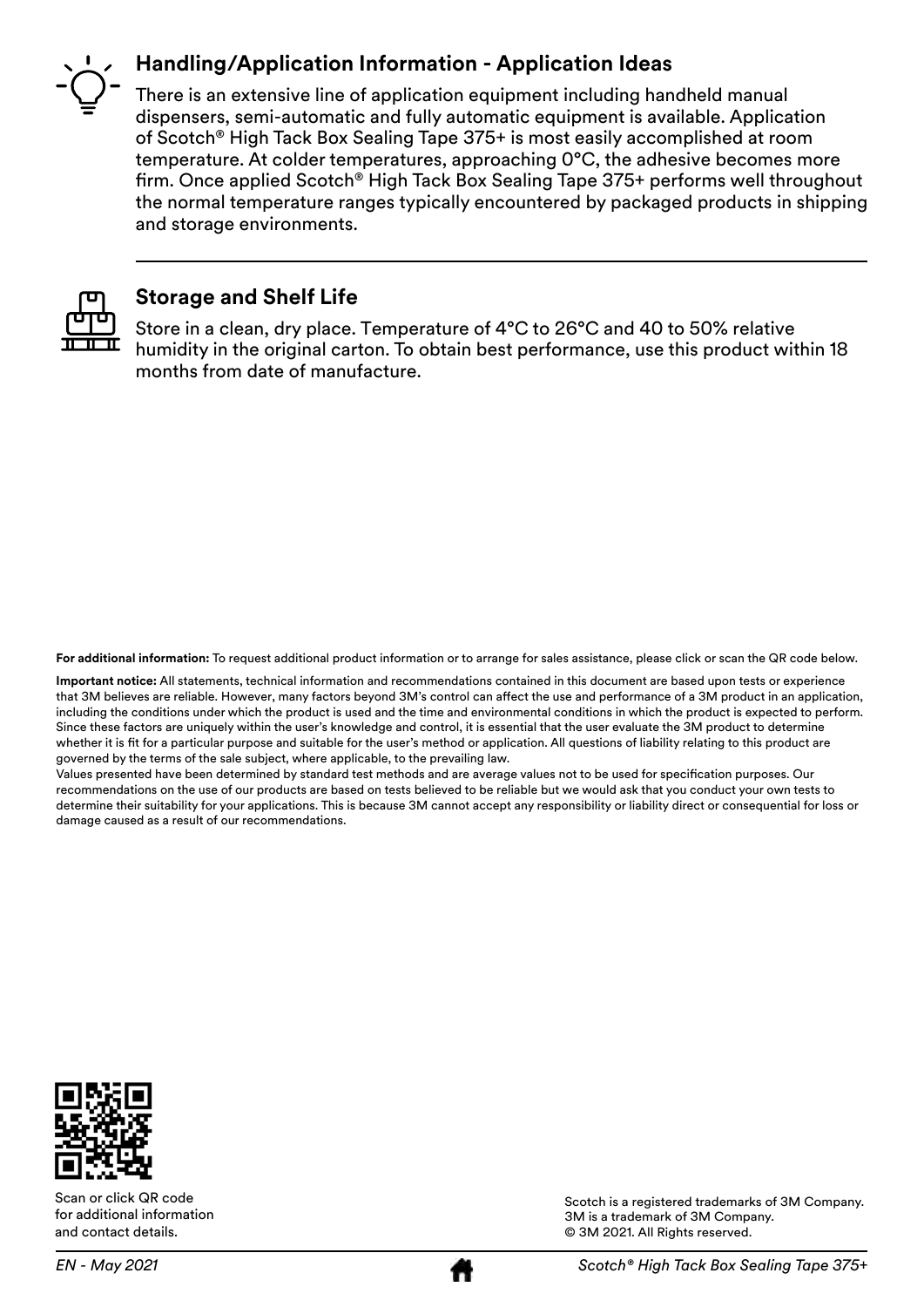

### **Scotch® Stark haftendes Verpackungsklebeband 375+**



#### **Produktbeschreibung**

Das Scotch® Stark haftende Verpackungsklebeband 375+ ist ein für Industriezwecke entwickeltes Klebeband, welches für den Verschluss von Kartonagen, zum Spleißen, für die Reparatur von Verpackungen und andere anspruchsvolle Verpackungsanwendungen geeignet ist. Das Verpackungsklebeband 375+ verfügt über ein anpassungsfähiges Trägermaterial und ein gleichmäßiges, druckempfindliches und leistungsstarkes Schmelzklebstoffsystem aus synthetischem Gummi-Harz. Das Verpackungsklebeband 375+ ist lösemittelfrei und enthält 10% biobasierten Klebstoff.

#### **Produktmerkmale**

- $\mathsf J$   $\bullet$  Beschichtet mit 10% biobasiertem Klebstoff
	- Lösemittelfrei
	- •Kanten- und Ausreißfestigkeit
	- • Gute Haftung auf Oberflächen aus Hartfaser
	- • Haftet sofort auf den unterschiedlichsten Oberflächen
	- Haftet gut auf recycelten Wellpappkartons



#### **Typische physikalische Eigenschaften**

| <b>Eigenschaft</b>     | Werte                                                   | Methode    |
|------------------------|---------------------------------------------------------|------------|
| Farbe                  | Klar                                                    |            |
| Gesamte Klebebanddicke | $0.079$ mm                                              | ASTM D3652 |
| Trägermaterial         | <b>BOPP</b>                                             |            |
| Klebstoff              | Druckempfindlicher Schmelzklebstoff auf Gummi-Harzbasis |            |



#### **Typische Leistungsmerkmale**

| Eigenschaft     | Werte       | Methode    | Substrat  |
|-----------------|-------------|------------|-----------|
| Schälfestigkeit | $6.7$ N/cm  | ASTM D3330 | Edelstahl |
| Zugfestigkeit   | $80.6$ N/cm | ASTM D3759 |           |
| Bruchdehnung    | 119 $%$     | ASTM D3759 |           |

**Technische Anmerkungen:** Die folgenden technischen Informationen und Daten sind lediglich als repräsentativ oder typisch zu betrachten und dürfen nicht zu Spezifikationszwecken verwendet werden.

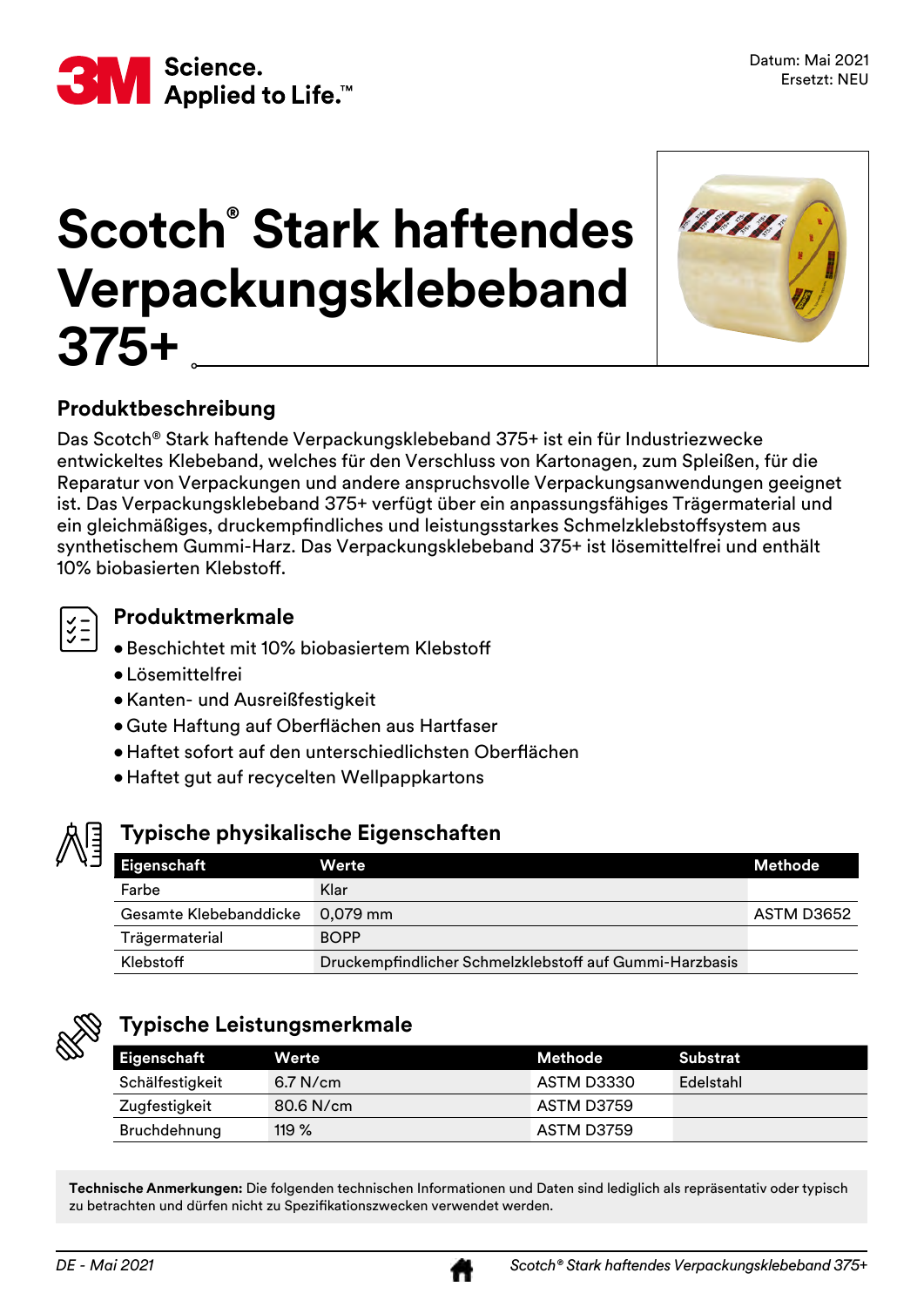#### **Informationen zur Handhabung und zu möglichen Einsatzbereichen**



Wir bieten Ihnen ein umfangreiches Sortiment an Vorrichtungen wie Handabroller, halbautomatische und vollautomatische Geräte. Das Scotch® Stark haftende Verpackungsklebeband 375+ eignet sich zum Einsatz bei Raumtemperatur. Bei kälteren Temperaturen (bei 0 °C) wird der Klebstoff fester. Das Scotch® Stark haftende Verpackungsklebeband 375+ eignet sich nach dem Aufbringen für normale Temperaturbereiche, die normalerweise beim Versand und bei der Lagerung von verpackten Produkten auftreten.



#### **Lagerung und Lagerdauer**

An einem sauberen, trockenen Ort lagern. Lagern Sie das Produkt im Originalkarton bei Temperaturen von 4 °C bis 26 °C und einer relativen Luftfeuchtigkeit von 40 % bis 50 %. Verwenden Sie das Produkt innerhalb von 18 Monaten ab dem Herstellungsdatum, um eine optimale Produktleistung zu erzielen.

**Weitere Informationen:** Um weitere Produktinformationen oder Unterstützung beim Vertrieb anzufordern, scannen oder klicken Sie den QR-Code.

**Wichtiger Hinweis:** Alle in diesem Dokument erfassten Angaben, technischen Daten und Empfehlungen basieren auf Tests oder Erfahrungswerten, die 3M für zuverlässig erachtet. Allerdings werden der Gebrauch und die Eigenschaften eines 3M Produkts in einer Anwendung jedoch von zahlreichen Faktoren beeinflusst, die sich der Kontrolle von 3M entziehen, wie etwa den Bedingungen bei der Verwendung sowie zu welcher Zeit und unter welchen Umgebungsbedingungen das Produkt eingesetzt wird. Da diese Faktoren nur der Verwender kennt und diese steuern kann, hat dieser stets selbst zu prüfen und zu entscheiden, ob das 3M Produkt für einen bestimmten Zweck und für sein Verfahren oder seine Anwendung geeignet ist. Alle Angelegenheiten bezüglich der Haftung für dieses Produkt sind von den jeweiligen kaufvertraglichen Regelungen bestimmt, sofern gesetzliche Vorschriften nichts anderes vorsehen. Die dargestellten Werte wurden mit Standard-Testmethoden ermittelt und sind Durchschnittswerte, die nicht für Spezifikationszwecke verwendet werden dürfen. Empfehlungen zur Verwendung der Produkte basieren auf Tests, die als zuverlässig gelten; jedoch bitten wir Sie darum, Ihre eigenen Tests durchzuführen, um die Eignung für die gewünschte Anwendung festzustellen. Der Grund dafür ist, dass 3M keine Verantwortung oder Haftung für Verluste oder Schäden übernimmt, die direkt oder als Folge unserer Empfehlungen entstehen.



Für weiterführende Informationen und Kontaktdaten scannen oder klicken Sie auf den QR-Code.

Scotch ist eine eingetragene Marke von 3M. 3M ist eine Marke der 3M Company. © 3M 2021. Alle Rechte vorbehalten.

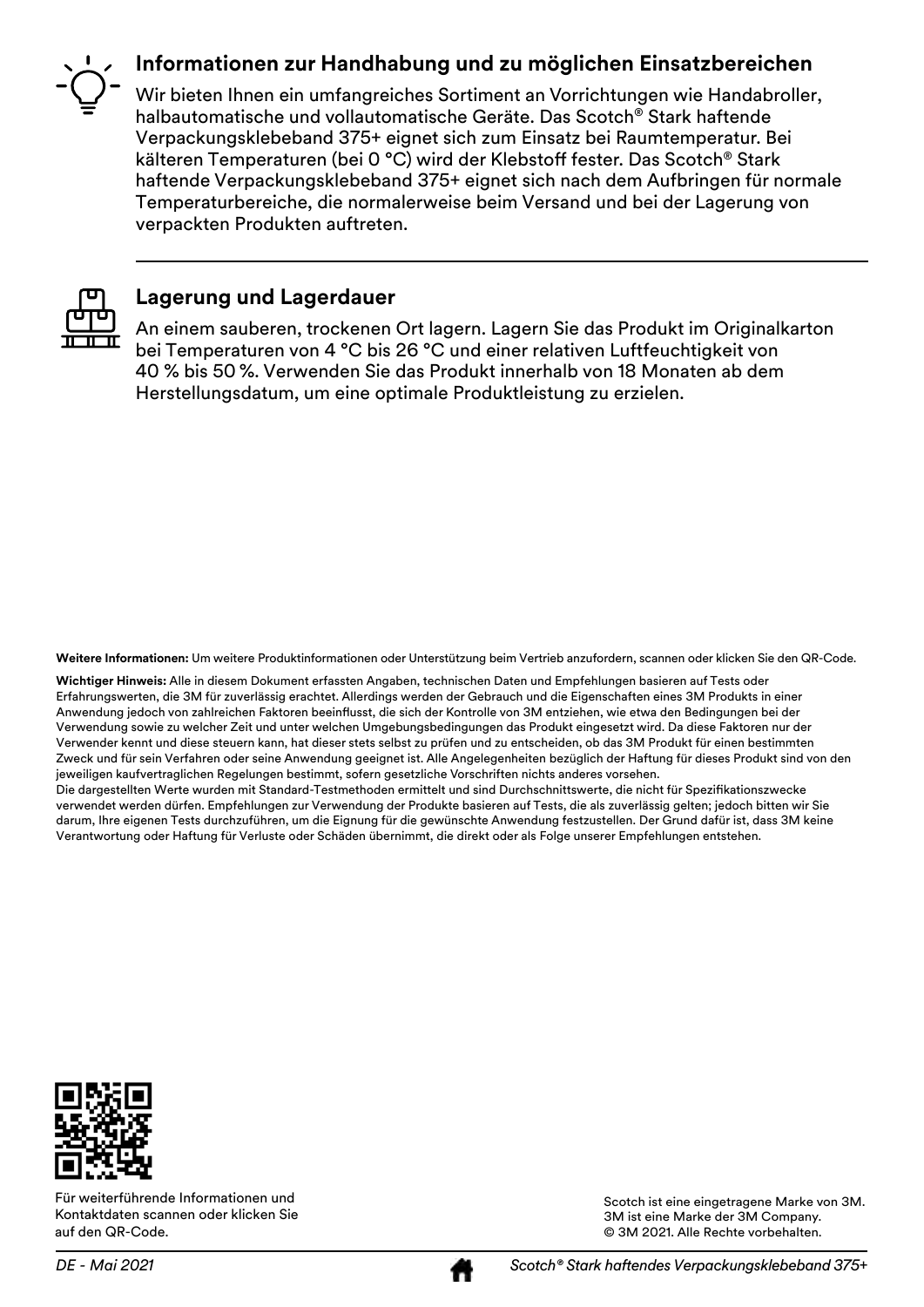



## **Ruban d'emballage Scotch® 375+**

#### **Description du produit**

Le ruban d'emballage Scotch® 375+ est un ruban industriel utilisé pour la fermeture de caisses, le jointage et d'autres applications de conditionnement. Ce produit possède un support conformable et un adhésif sensible à la pression haute performance à base de caoutchouc synthétique hotmelt. Ce produit est sans solvant et fabriqué avec un adhésif à 10 % d'origine biologique.



#### **Caractéristiques du produit**

- Enduit avec un adhésif à 10 % d'origine biologique.
- Sans solvant.
- •Résistance à la déchirure et à la rupture.
- Bonne adhésion sur les panneaux de fibres posant problème
- Adhère instantanément à une grande variété de surfaces
- Adhère bien au carton ondulé recyclé.



#### **Propriétés physiques types**

| <b>Propriété</b>          | Valeurs                                   | Méthode    |
|---------------------------|-------------------------------------------|------------|
| Couleur                   | Transparent                               |            |
| Épaisseur totale du ruban | $0.079$ mm                                | ASTM D3652 |
| Support                   | Polypropylène biorienté                   |            |
| Adhésif                   | Caoutchouc hotmelt sensible à la pression |            |



#### **Caractéristiques de performance typiques**

| <b>Propriété</b>         | <b>Valeurs</b> | Méthode    | Support          |
|--------------------------|----------------|------------|------------------|
| Résistance au pelage     | $6.7$ N/cm     | ASTM D3330 | Acier inoxydable |
| Résistance à la traction | 80,6 N/cm      | ASTM D3759 |                  |
| Allongement à la rupture | 119 $%$        | ASTM D3759 |                  |

**Note d'information technique :** Les informations et données techniques suivantes doivent être uniquement considérées comme représentatives ou typiques, et ne doivent être utilisées qu'à des fins de spécification.

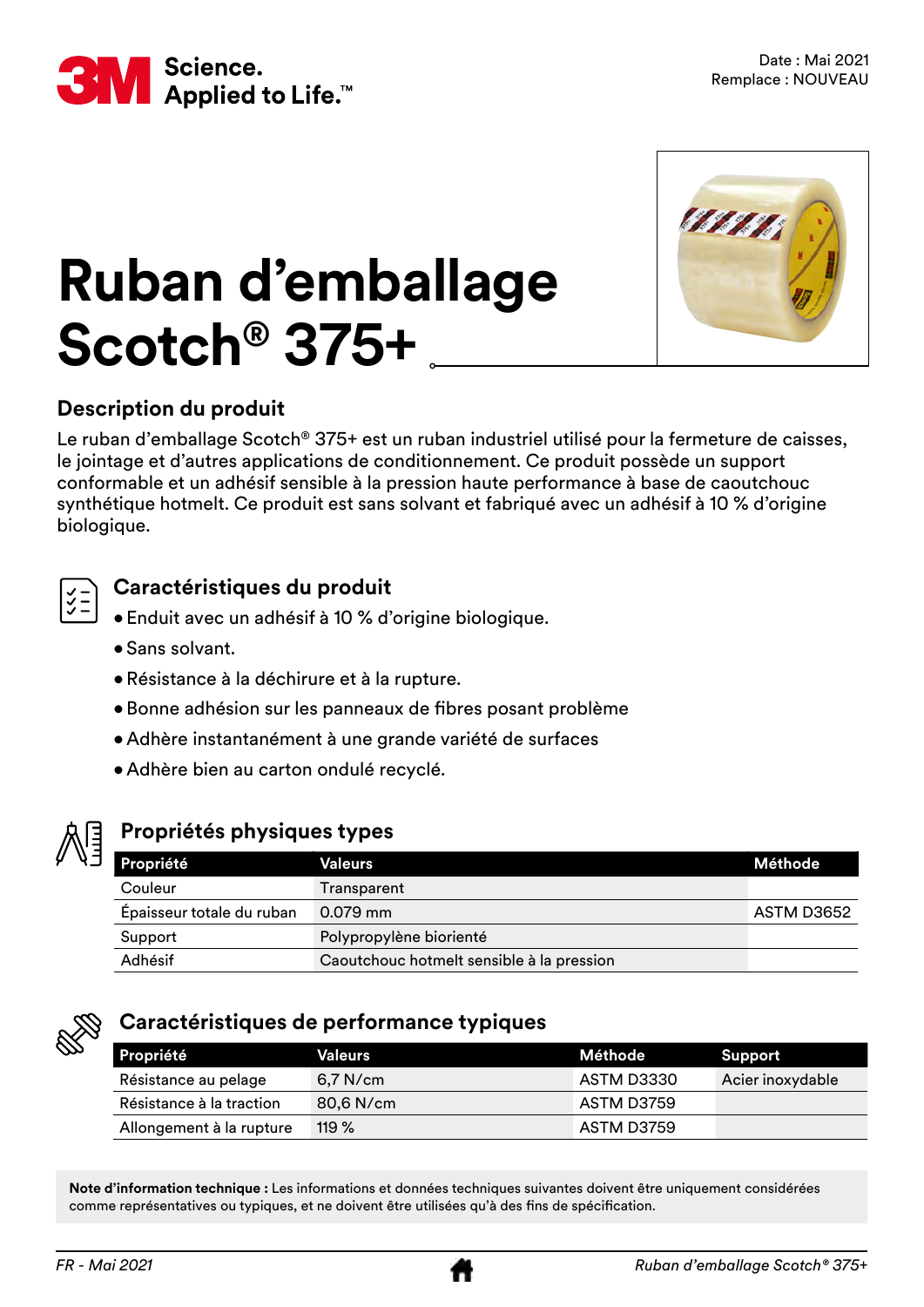#### **Conseils de mise en œuvre et exemples d'application**



Il existe une vaste gamme d'équipements facilitant l'application du ruban, notamment des dévidoirs manuels, des équipements semi-automatiques et entièrement automatiques. L'application du ruban d'emballage Scotch® 375+ se fait plus facilement à température ambiante. À des températures plus froides, proches de 0 °C, l'adhésif devient plus ferme. Une fois appliqué, le ruban d'emballage Scotch® 375+ fonctionne bien sur toutes les plages de températures généralement rencontrées par les produits emballés dans les opérations d'expédition et de stockage.



#### **Stockage et durée de vie**

Stocker dans un endroit propre et sec dans le carton d'origine à une température comprise entre 4 °C à 26 °C et une humidité relative comprise entre 40 et 50 %. Pour assurer les performances optimales du produit, utilisez-le dans les 18 mois suivant sa date de fabrication.

**Pour en savoir plus :** Pour demander des informations supplémentaires sur les produits ou pour obtenir un support commercial, veuillez scanner ou cliquer sur l'ode QR ci-dessous.

**Avertissement important :** Toutes les déclarations, informations techniques et recommandations contenues dans ce document sont basées sur des tests ou sur des essais que 3M considère comme fiables. Cependant, de nombreux facteurs indépendants de la volonté de 3M peuvent affecter l'utilisation et les performances d'un produit 3M pour une application, notamment les conditions dans lesquelles le produit est utilisé, ainsi que les conditions de temps et d'environnement dans lesquelles il est mis en œuvre. Dans la mesure où ces facteurs relèvent uniquement de la connaissance et du contrôle de l'utilisateur, il est essentiel que celui-ci évalue le produit 3M afin de déterminer s'il est adapté à un usage particulier et adapté à la méthode ou application de l'utilisateur. Toutes les questions de responsabilité relatives à ce produit sont régies par les conditions de vente, sous réserve, le cas échéant, de la loi en vigueur.

Les valeurs présentées ont été déterminées par des méthodes d'essai standard et sont des valeurs moyennes à ne pas utiliser à des fins de spécification. Nos recommandations sur l'utilisation de nos produits sont basées sur des tests jugés fiables, mais nous vous demandons de procéder à vos propres tests afin de s'assurer qu'ils conviennent à vos applications. En effet, 3M n'assume aucune responsabilité directe ou indirecte pour les pertes ou dommages causés à la suite de nos recommandations.



Scannez le code QR pour obtenir des informations supplémentaires et des coordonnées pour nous contacter.



Scotch est une marque déposée de 3M. 3M est une marque de 3M Company. © 3M 2021. Tous droits réservés.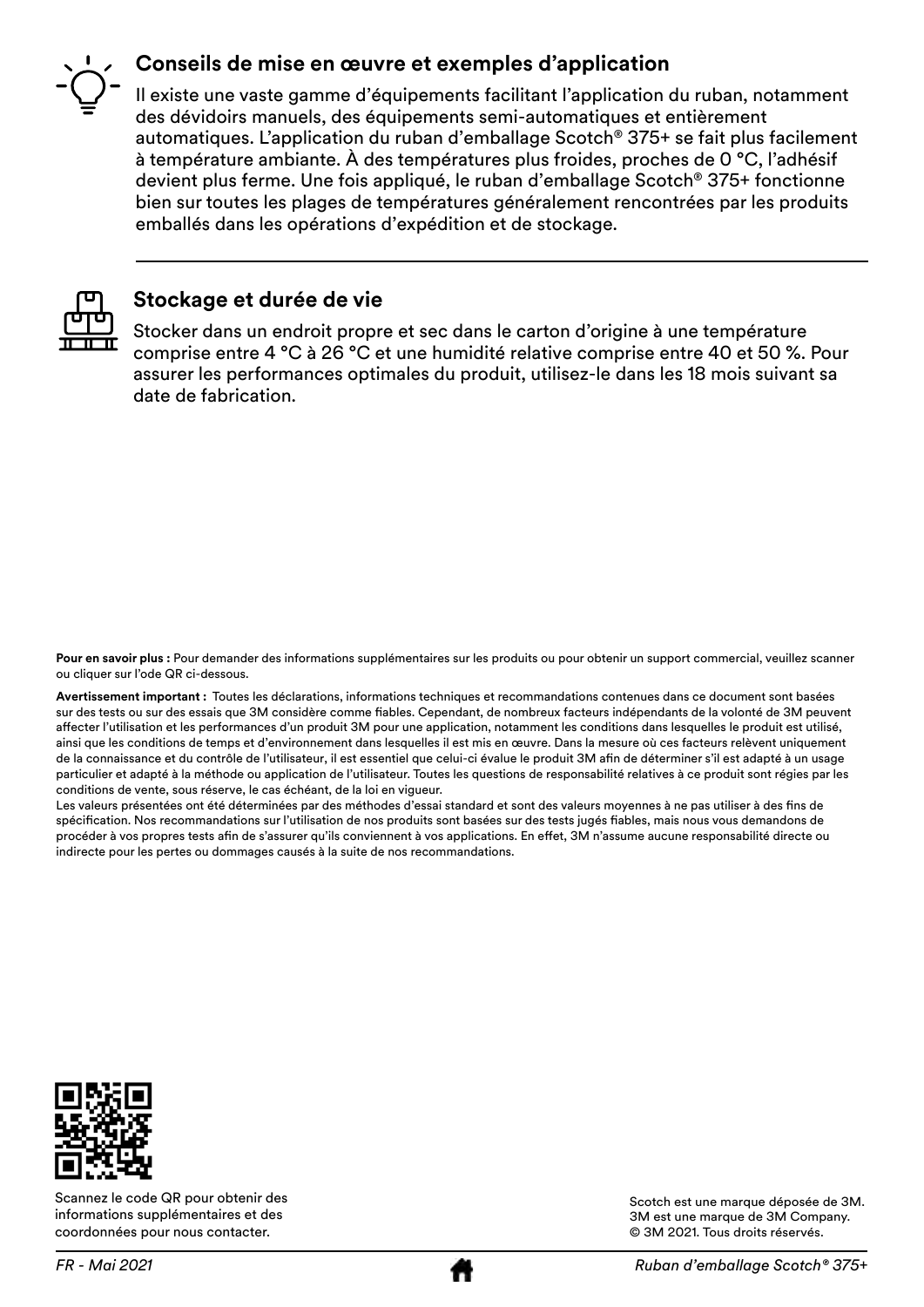

# **Scotch® Nastro adesivo ad alta adesione 375+**



#### **Descrizione prodotto**

Il nastro sigillante ad alta adesività Scotch® 375+ è un prodotto per imballaggio industriale che può essere utilizzato per la chiusura, la giunta e il recupero di scatole e per altre applicazioni di imballaggio. Il prodotto è caratterizzato da un supporto conformabile e da un sistema adesivo in gomma sintetica hot-melt ad elevate prestazioni, consistente e sensibile alla pressione. Questo prodotto è privo di solventi e realizzato con un adesivo a base biologica al 10%.

#### **Caratteristiche del prodotto**

- •Rivestito con un adesivo a base biologica al 10%.
- Privo di solventi.
- •Resistenza a strappi e rotture sui bordi.
- • Buona adesione a pannelli di fibra problematici
- • Aderisce istantaneamente a un'ampia varietà di superfici
- Aderisce bene al cartone riciclato.



#### **Proprietà fisiche tipiche**

| Proprietà                  | Valori                                            | Metodo     |
|----------------------------|---------------------------------------------------|------------|
| Colore                     | Trasparente                                       |            |
| Spessore totale del nastro | $0.079$ mm                                        | ASTM D3652 |
| Supporto                   | <b>BOPP</b>                                       |            |
| Adesivo                    | Resina in gomma hot-melt sensibile alla pressione |            |



#### **Caratteristiche tipiche delle prestazioni**

| Proprietà                | Valori      | Metodo     | Substrato    |
|--------------------------|-------------|------------|--------------|
| Resistenza all'abrasione | $6.7$ N/cm  | ASTM D3330 | Acciaio inox |
| Resistenza alla trazione | $80.6$ N/cm | ASTM D3759 |              |
| Allungamento a rottura:  | 119 $%$     | ASTM D3759 |              |

**Nota di informazioni tecniche:** Le informazioni e i dati tecnici riportati sopra devono essere considerati solo rappresentativi o tipici e non devono essere utilizzati per scopi di definizione delle specifiche.

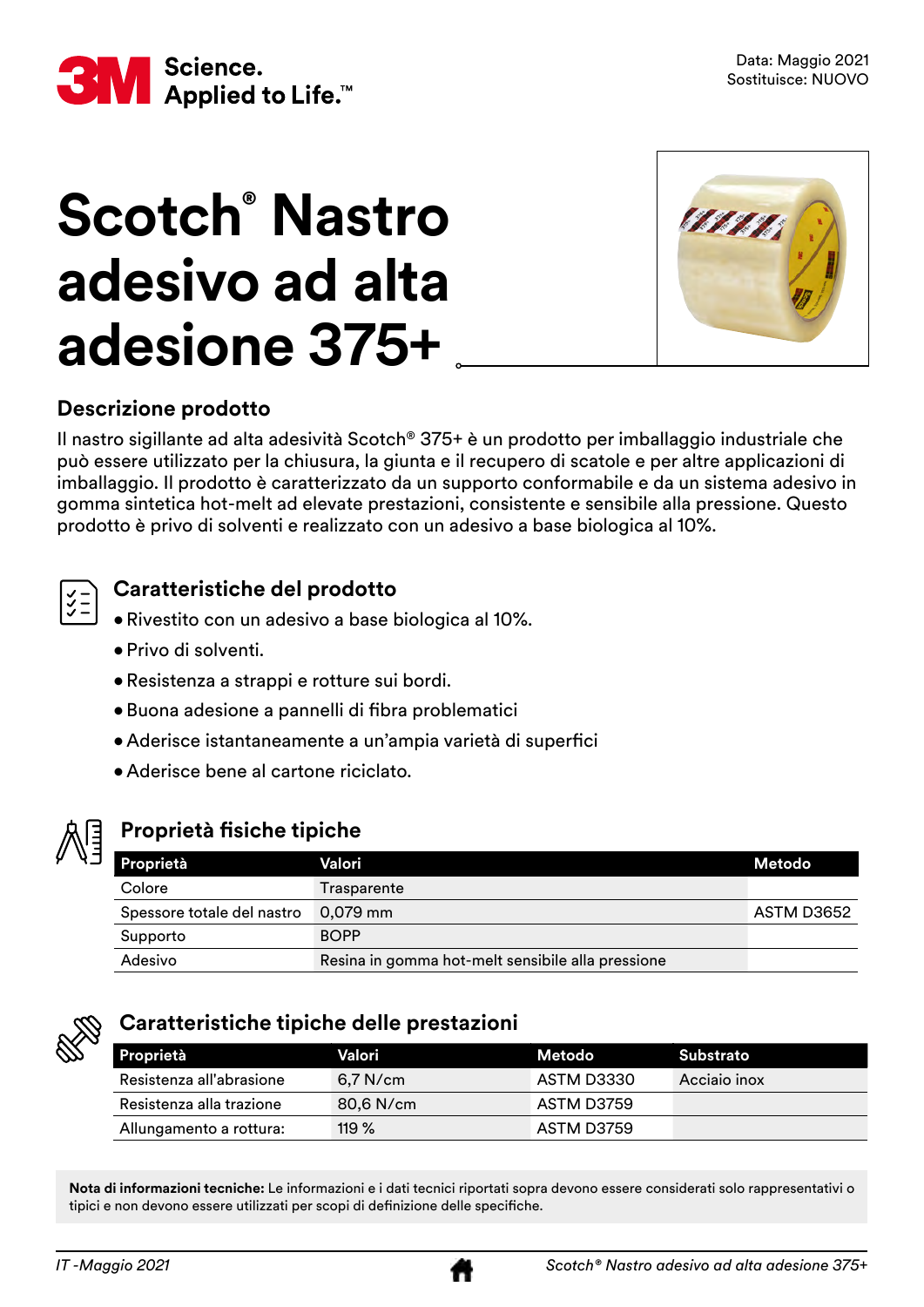#### **Informazioni di manipolazione/applicazione - Esempi di applicazioni**

È disponibile un'ampia linea di apparecchiature per l'applicazione, inclusi erogatori manuali portatili, apparecchiature semiautomatiche e completamente automatiche. L'applicazione del nastro sigillante per scatole ad alta adesione Scotch® 375+ viene eseguita più facilmente a temperatura ambiente. A temperature più fredde, prossime a 0 °C, l'adesivo diventa più rigido. Una volta applicato, il nastro sigillante per scatole ad alta adesione Scotch® High Tack 375+ ha un'ottima tenuta in tutti i normali intervalli di temperatura tipici dei prodotti imballati negli ambienti di spedizione e stoccaggio.



#### **Conservazione e durata di conservazione**

Conserva il prodotto in un luogo pulito e asciutto. Temperatura da 4°C a 26°C e dal 40 al 50% di umidità relativa nella confezione originale. Per ottenere prestazioni ottimali, utilizzare questo prodotto entro 18 mesi dalla data di produzione.

**Per ulteriori informazioni:** Per richiedere maggiori informazioni sul prodotto o per organizzare l'assistenza alla vendita, scansiona o clicca il QR ode qui sotto.

**Avviso importante:**Tutte le affermazioni, le informazioni tecniche e le raccomandazioni contenute nel presente documento sono basate su test o esperienze che 3M ritiene affidabili. Tuttavia, molti fattori, fuori dal controllo di 3M, possono influenzare l'utilizzo e le prestazioni di un prodotto 3M in un'applicazione, tra cui le condizioni in cui viene utilizzato, il momento e le condizioni ambientali in cui il prodotto è destinato ad essere impiegato. Poiché questi fattori sono sotto il controllo esclusivo dell'utente, è essenziale che questi valuti il prodotto 3M per determinare se sia adatto a uno scopo particolare e idoneo per il metodo o l'applicazione in questione. Tutti gli aspetti di responsabilità correlati a questo prodotto sono regolati dalle condizioni di vendita, subordinate alla legge in vigore laddove applicabile.

I valori presentati sono stati determinati con metodi di prova standard e sono valori medi che non devono essere utilizzati ai fini delle specifiche. Le nostre raccomandazioni sull'utilizzo dei nostri prodotti sono basate su test ritenuti affidabili; suggeriamo, comunque, ai nostri clienti di eseguire i loro test per verificarne l'idoneità per le proprie applicazioni. Questo perché 3M non può accettare alcuna responsabilità diretta o consequenziale per perdite o danni causati a seguito delle nostre raccomandazioni.



Scansionare o cliccare il codice QR per avere maggiori informazioni e dettagli sui contatti.

Scotch è un marchio registrato di 3M. 3M è un marchio commerciale di 3M Company. © 3M 2021. Tutti i diritti riservati.

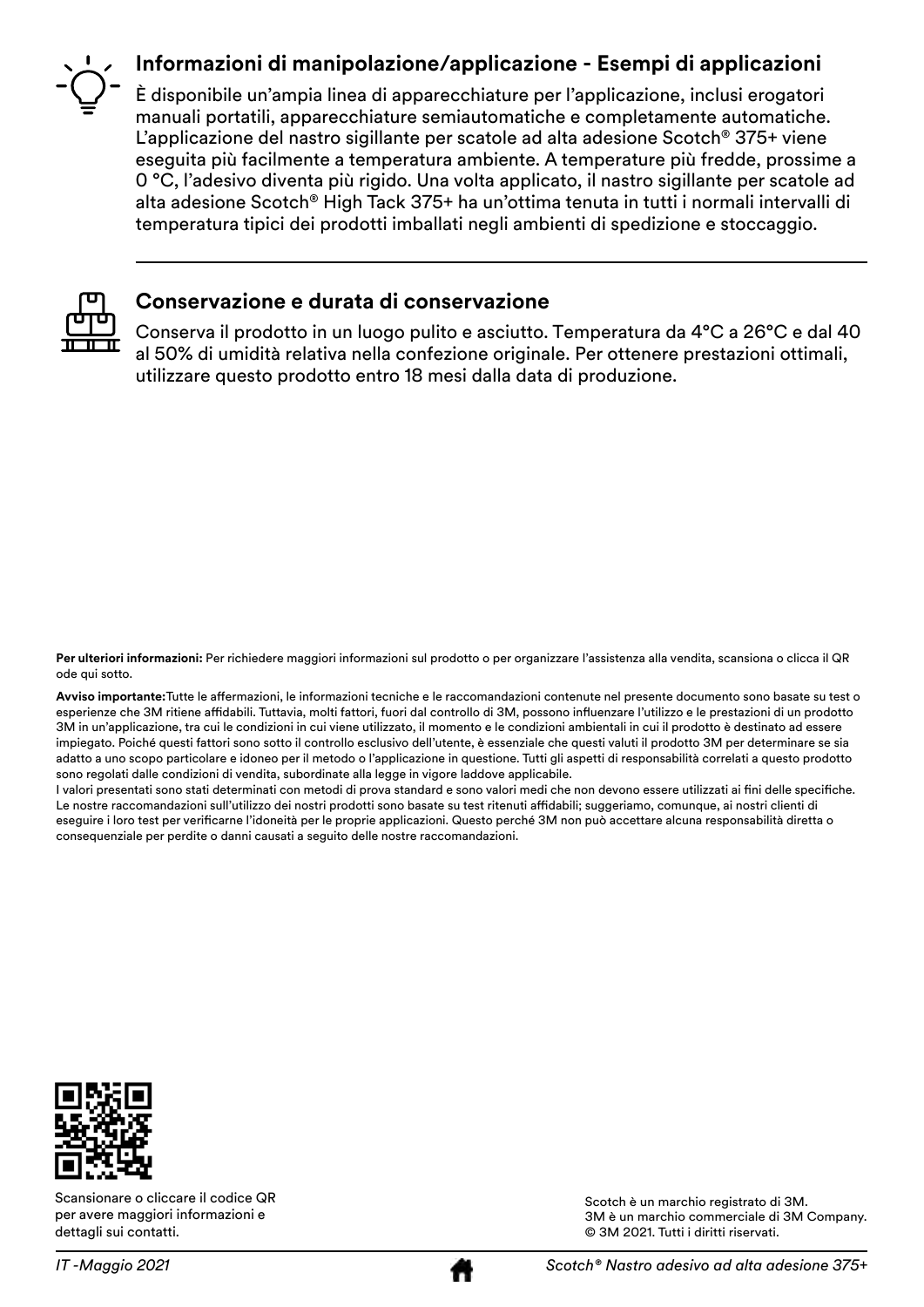

# **Scotch® Cinta de embalaje ultraadherente 375+**



#### **Descripción de producto**

La cinta de embalaje ultraadherente Scotch® 375+ es una cinta de embalaje industrial de alto rendimiento que se puede usar para el cerrado de cajas, la realización de empalmes, la recuperación y otras aplicaciones de embalaje. Este producto tiene un soporte adaptable y un adhesivo de caucho sintético termofusible de alto rendimiento sensible a la presión. Este producto no contiene disolventes y está fabricado con un adhesivo de base biológica al 10%.

#### **Características del producto**

- •Recubierto con adhesivo de base biológica al 10%
- Sin disolventes
- •Resistencia al rasgado de bordes y a la rotura
- •Buena adherencia a cartones problemáticos
- Se adhiere de forma instantánea a una gran variedad de superficies
- Se adhiere bien al cartón ondulado reciclado



#### **Propiedades físicas típicas**

| Propiedad                 | Valores                                             | Método     |
|---------------------------|-----------------------------------------------------|------------|
| Color                     | Transparente                                        |            |
| Espesor total de la cinta | $0,079$ mm                                          | ASTM D3652 |
| Soporte                   | <b>BOPP</b>                                         |            |
| Adhesivo                  | Resina de caucho termofusible sensible a la presión |            |



#### **Prestaciones típicas**

| Propiedad                 | Valores     | Método     | Sustrato         |
|---------------------------|-------------|------------|------------------|
| Resistencia al pelado     | $6.7$ N/cm  | ASTM D3330 | Acero inoxidable |
| Resistencia a la tracción | $80.6$ N/cm | ASTM D3759 |                  |
| Elongación a rotura       | 119 $%$     | ASTM D3759 |                  |

**Nota de información técnica:** La información técnica y los datos siguientes se deben considerar únicamente como representativos o típicos y no se deben utilizar a efectos de especificación.

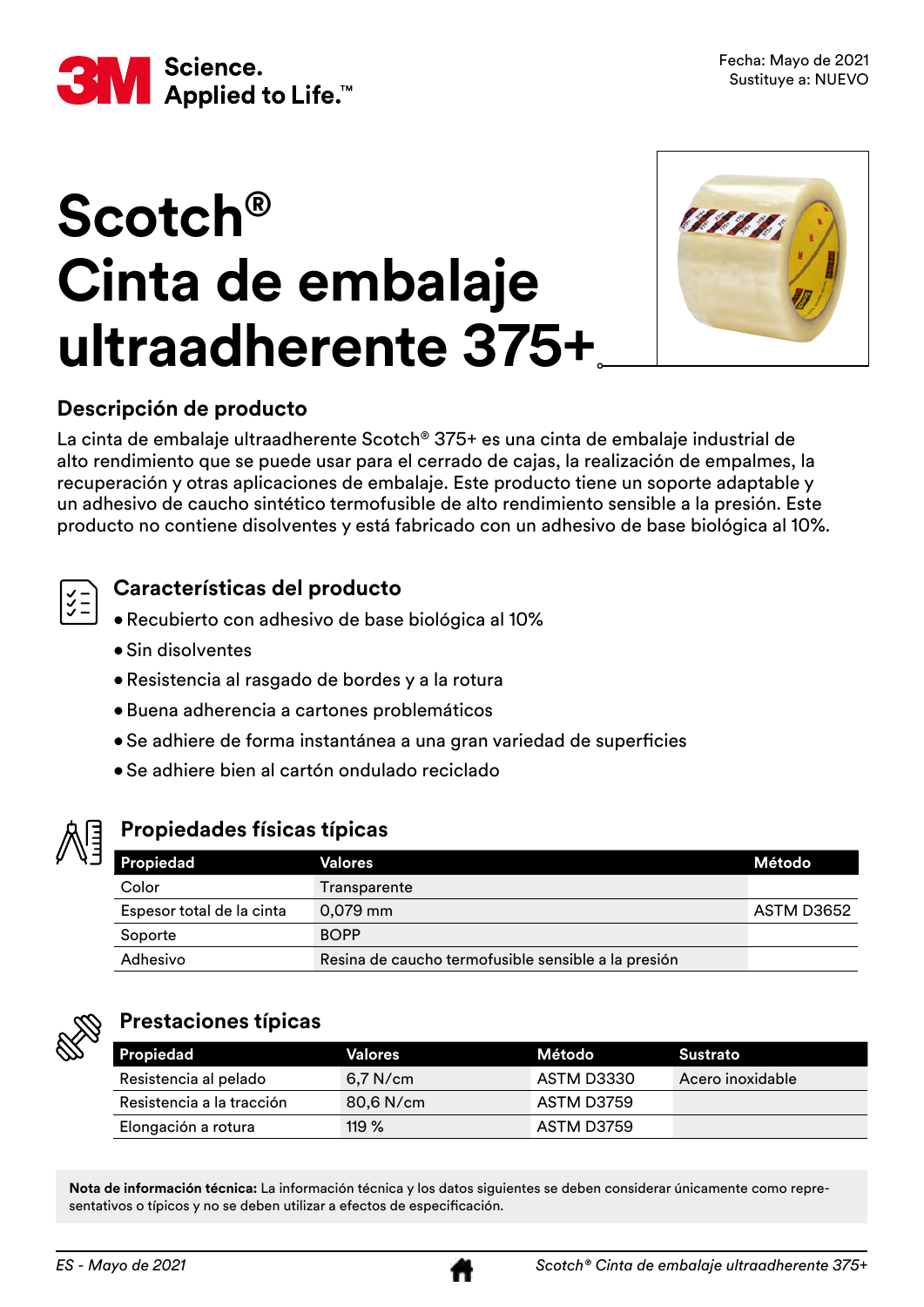#### **Información sobre manejo/aplicación e ideas de aplicación**



Hay disponible una extensa línea de equipos de aplicación, como dispensadores manuales portátiles, equipos semiautomáticos y completamente automáticos. La aplicación de la cinta de embalaje ultraadherente Scotch® 375+ se realiza más fácilmente a temperatura ambiente. A temperaturas más frías, cercanas a los 0 °C, el adhesivo se vuelve más firme. Una vez aplicada, la cinta de embalaje ultraadherente Scotch® 375+ funciona bien en los rangos de temperatura normales en los que suelen encontrarse los productos envasados en entornos de envío y almacenamiento.



#### **Almacenamiento y vida en almacén**

Debe almacenarse en un lugar limpio y seco. Temperatura de 4 °C a 26 °C y del 40 al 50% de humedad relativa en la caja original. Para obtener el mejor rendimiento posible, utilice este producto en el plazo de 18 meses a partir de la fecha de fabricación.

**Para obtener información adicional:** Para solicitar información adicional sobre el producto o para concertar asistencia de ventas, escanee o haga clic en el código QR que aparece a continuación.

**Aviso importante:** Todas las declaraciones, información técnica y recomendaciones contenidas en este documento se basan en pruebas o experiencias que 3M considera fiables. Sin embargo, son muchos los factores que escapan al control de 3M y que pueden afectar al uso y al rendimiento de un producto 3M en una aplicación concreta, incluidas las condiciones en las que se usa el producto y el tiempo y las condiciones ambientales en las que se espera que el producto rinda. Dado que estos factores están única y exclusivamente en conocimiento y bajo control del usuario, es esencial que este evalúe el producto 3M y determine si es adecuado para una finalidad en particular y apto para su método o aplicación. Todas las cuestiones de responsabilidad relativas a este producto las regulan los Términos de venta según la legislación vigente, cuando sea aplicable.

Los valores presentados se han determinado mediante métodos normalizados de ensayo y son valores promedio que no se deberán utilizar para fines de especificación. Nuestras recomendaciones sobre el uso de nuestros productos se basan en ensayos que se consideran fiables, pero le pedimos que realice sus propias pruebas para determinar su idoneidad para sus aplicaciones. Esto se debe a que 3M no puede aceptar ninguna responsabilidad directa o consecuente por pérdidas o daños derivados de nuestras recomendaciones



Escanee o haga clic en el código QR para obtener información adicional y datos de contacto.

Scotch es una marca registrada de 3M Company. 3M es una marca comercial de 3M Company. © 3M 2021. Todos los derechos reservados.

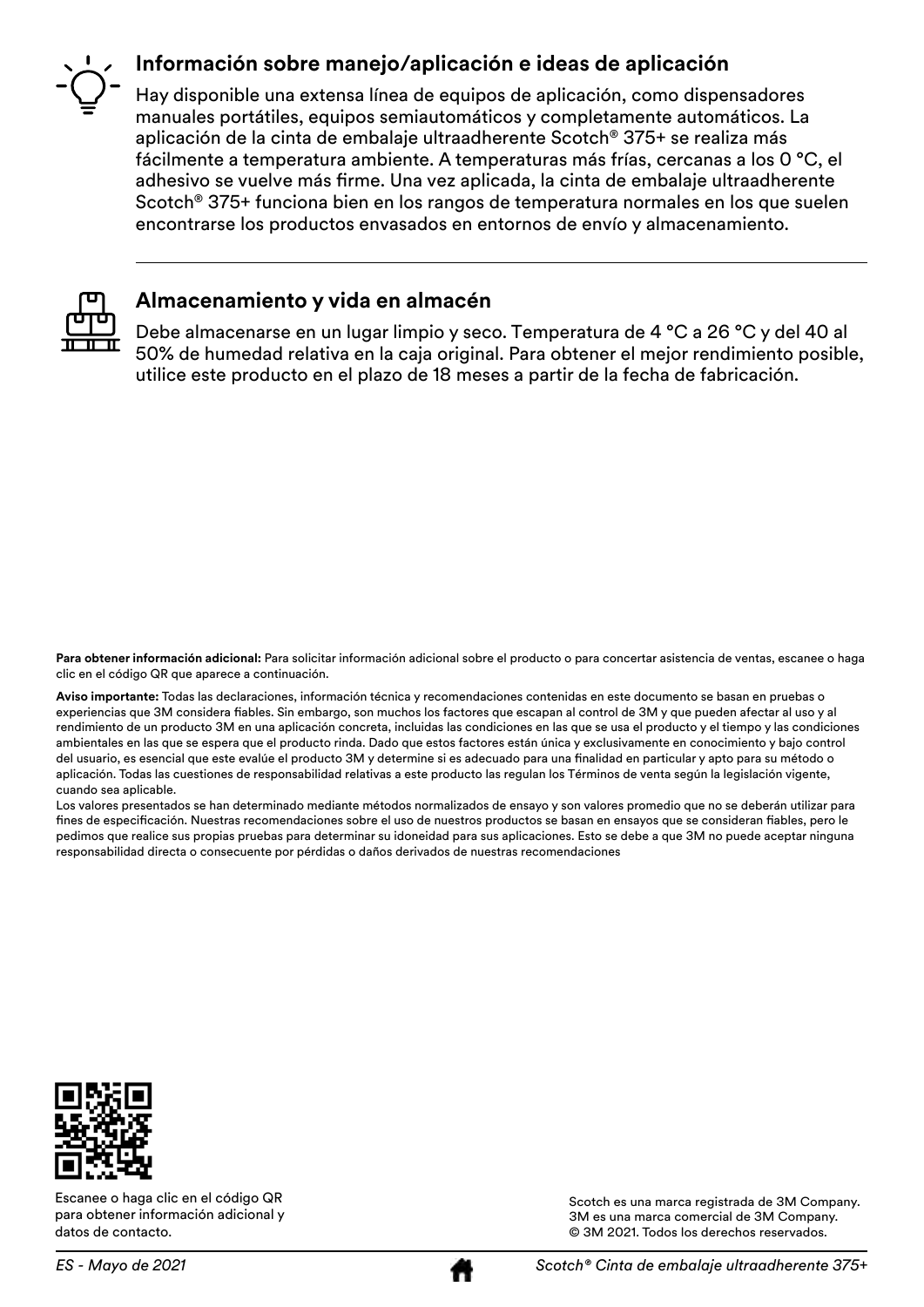

### **Scotch® 375+ Taśma pakowa o wysokich parametrach klejących**



#### **Opis produktu**

Taśma pakowa o wysokich parametrach klejących Scotch® 375+ to przemysłowa taśma pakowa do zamykania kartonów oraz łączenia, naprawy i innych zastosowań. Taśma ma łatwo dopasowujący się nośnik i mocny samoprzylepny klej termopotliwy na bazie kauczuku syntetycznego. Produkt ten nie zawiera rozpuszczalników, a klej wykonany jest w 10% z ekologicznego surowca bio.

#### **Właściwości produktu**

- • Klej z 10% udziałem ekologicznego surowca bio.
- •Nie zawiera rozpuszczalników.
- • Odporność na rozrywanie krawędzi i rozdzielanie.
- • Klej został opracowany tak, żeby zapewnić wysoką przyczepność np. na kartonie czy płycie pilśniowej.
- • Natychmiastowa przyczepność do wielu różnych powierzchni.
- • Dobra przyczepność do powierzchni tektury falistej z recyklingu.



#### **Typowe właściwości fizyczne**

| <b>Właściwość</b>       | Wartości                           | Metoda     |
|-------------------------|------------------------------------|------------|
| Kolor                   | Przezroczysta                      |            |
| Całkowita grubość taśmy | $0,079$ mm                         | ASTM D3652 |
| Nośnik                  | <b>BOPP Polipropylen</b>           |            |
| Klej                    | Samoprzylepny kauczuk termopotliwy |            |



#### **Typowa charakterystyka wytrzymałościowa**

| l Własność                  | Wartości   | Metoda     | Podłoże         |
|-----------------------------|------------|------------|-----------------|
| Wytrzymałość na odrywanie   | $6.7$ N/cm | ASTM D3330 | Stal nierdzewna |
| Wytrzymałość na rozciąganie | 80,6 N/cm  | ASTM D3759 |                 |
| Wydłużenie przy zerwaniu    | 119 $%$    | ASTM D3759 |                 |

**Informacje techniczne:** Poniższe informacje techniczne i dane należy traktować jedynie jako typowe i ogólne, nie zaś jako specyfikację techniczną.